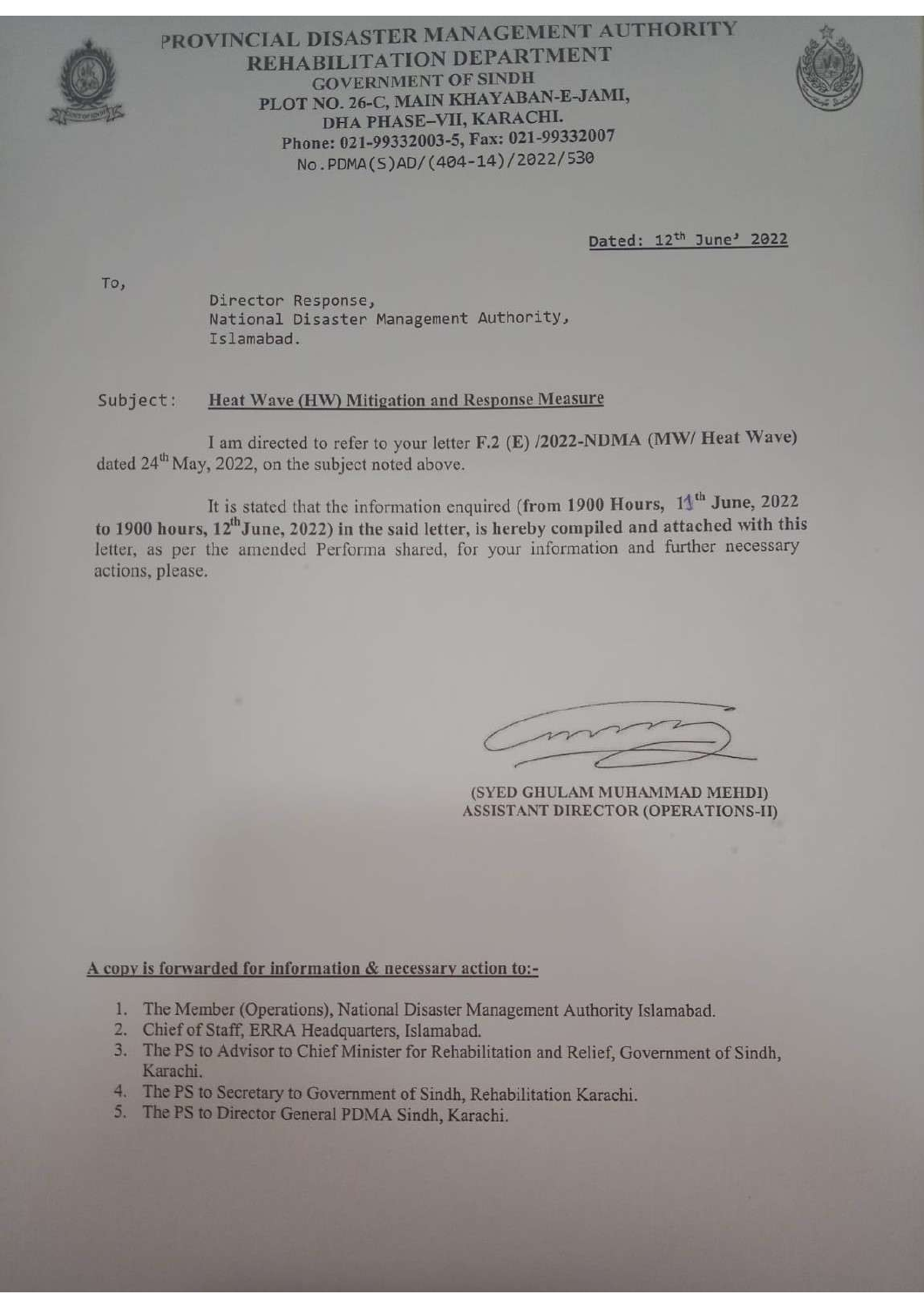

## **GOVERNMENT OF SINDH REHABILITATION DEPARTMENT PROVINCIAL DISASTER MANAGEMENT AUTHORITY**

**ANNEX-A Appendix-I**

| <b>HEATSTROKE TREATMENT DATA</b> |                                                                                                              |                                                                                        |                       |                         |                         |             |                               |                |                       |                                                                                                                                  | NO.PDMA(S)HSTD/Report/2022 |                  |                          |                  |                  |                                                       |                         |                           |                           |                |                         |                |                |    |
|----------------------------------|--------------------------------------------------------------------------------------------------------------|----------------------------------------------------------------------------------------|-----------------------|-------------------------|-------------------------|-------------|-------------------------------|----------------|-----------------------|----------------------------------------------------------------------------------------------------------------------------------|----------------------------|------------------|--------------------------|------------------|------------------|-------------------------------------------------------|-------------------------|---------------------------|---------------------------|----------------|-------------------------|----------------|----------------|----|
| S.No                             | Division                                                                                                     | Heat Stroke Centers including all Total no of Heat<br>(Public Hospitals) District-wise | <b>Stroke Centers</b> | <b>Bedding capacity</b> |                         |             | <b>Total Patients Treated</b> |                |                       |                                                                                                                                  |                            |                  | <b>Detained Patients</b> |                  |                  | <b>Patients Admittted</b><br><b>Critical Patients</b> |                         |                           | <b>Patients Discharge</b> |                | Death                   |                |                |    |
|                                  |                                                                                                              |                                                                                        |                       | Total                   | Used                    | Available   | 24 <sub>hr</sub>              |                |                       | 09.05.2022 to 12.06.2022                                                                                                         |                            |                  | 24 Hrs                   | Total            | 24hr             | Total                                                 | 24 hr                   | Total                     | 24 <sub>hr</sub>          | Total          | 24hr                    | Total          | Remarks        |    |
|                                  |                                                                                                              |                                                                                        |                       |                         |                         |             | $\mathbf M$                   | $\mathbf F$    | $\mathbf{C}$          | М                                                                                                                                | $\mathbf{F}$               | c                | Total                    |                  |                  |                                                       |                         |                           |                           |                |                         |                |                |    |
| $\mathbf{1}$<br>1                |                                                                                                              | $\mathbf{3}$<br><b>HYDERABAD</b>                                                       | 4<br>49               | $-5$<br>98              | 6<br>6                  | 98          | 8<br>$\overline{4}$           | 9<br>2         | <b>10</b><br>$\bf{0}$ | 11<br>279                                                                                                                        | 12<br>150                  | 13<br>70         | 14<br>499                | 15<br>6          | 16<br>419        | 17<br>$\bf{0}$                                        | <b>18</b><br>69         | <b>19</b><br>$\mathbf{0}$ | 20<br>$\mathbf{0}$        | 21<br>$\bf{0}$ | 22<br>69                | 23<br>$\bf{0}$ | 24<br>$\bf{0}$ | 25 |
| $\mathbf{2}$                     | $\overline{\mathbf{3}}$<br>$\overline{4}$<br><b>HYDERABAD</b><br>${\bf 5}$<br>6<br>$7\overline{ }$<br>8<br>9 | <b>JAMSHORO</b>                                                                        | 47                    | 112                     | $\mathbf{0}$            | 112         | $\overline{0}$                | $\overline{0}$ | $\bf{0}$              | 95                                                                                                                               | 77                         | 59               | 231                      | $\bf{0}$         | $\overline{7}$   | $\bf{0}$                                              | 224                     | $\bf{0}$                  | $\bf{0}$                  | $\mathbf{0}$   | 224                     | $\bf{0}$       | $\bf{0}$       |    |
|                                  |                                                                                                              | <b>BADIN</b>                                                                           | 16                    | 62                      | $\mathbf{0}$            | 62          | $\bf{0}$                      | $\overline{0}$ | $\overline{0}$        | $\bf 0$                                                                                                                          | $\bf{0}$                   | $\mathbf{0}$     | $\bf{0}$                 | $\bf{0}$         | $\bf{0}$         | $\bf{0}$                                              | $\bf{0}$                | $\bf{0}$                  | $\mathbf{0}$              | $\bf{0}$       | $\bf{0}$                | $\bf{0}$       | $\bf 0$        |    |
|                                  |                                                                                                              | <b>MATIARI</b>                                                                         | $7\overline{ }$       | 19                      | $\overline{1}$          | 19          | $\overline{1}$                | $\bf{0}$       | $\bf{0}$              | 84                                                                                                                               | 5                          | $\bf{0}$         | 89                       | 1                | 36               | $\bf{0}$                                              | 53                      | $\,0\,$                   | $\bf{0}$                  | $\bf{0}$       | 53                      | $\bf{0}$       | $\bf{0}$       |    |
|                                  |                                                                                                              | TANDO MUHAMMAD KHAN                                                                    | 40                    | 54                      | $\bf 0$                 | 54          | $\bf{0}$                      | $\bf{0}$       | $\bf{0}$              | $\overline{5}$                                                                                                                   | $\,0\,$                    | $\bf{0}$         | 5                        | $\boldsymbol{0}$ | $\boldsymbol{0}$ | $\bf{0}$                                              | $\,0\,$                 | $\,0\,$                   | $\bf{0}$                  | $\bf{0}$       | $\boldsymbol{0}$        | $\,0\,$        | $\bf 0$        |    |
|                                  |                                                                                                              | TANDO ALLAHYAR                                                                         | 18                    | 35                      | $\bf{0}$                | 35          | $\bf{0}$                      | $\bf{0}$       | $\bf{0}$              | 47                                                                                                                               | 10                         | $\overline{c}$   | 59                       | $\bf{0}$         | $\overline{4}$   | $\bf{0}$                                              | $\mathbf{1}$            | $\,$ 0                    | $\boldsymbol{0}$          | $\bf{0}$       | $\overline{1}$          | $\,0\,$        | $\bf{0}$       |    |
|                                  |                                                                                                              | <b>DADU</b>                                                                            | 57                    | 130                     | 14                      | 130         | 14                            | $\bf{0}$       | $\bf{0}$              | 652                                                                                                                              | 64                         | 41               | 757                      | 14               | 444              | $\bf{0}$                                              | 313                     | $\bf{0}$                  | $\bf{0}$                  | $\bf{0}$       | 313                     | $\bf{0}$       | $\mathbf 0$    |    |
|                                  |                                                                                                              | <b>THATTA</b>                                                                          | 30                    | 51                      | $\bf 0$                 | 51          | $\bf{0}$                      | $\bf{0}$       | $\bf{0}$              | $\bf{0}$                                                                                                                         | $\bf{0}$                   | $\boldsymbol{0}$ | $\bf{0}$                 | $\bf{0}$         | $\boldsymbol{0}$ | $\bf{0}$                                              | $\,0\,$                 | $\bf{0}$                  | $\boldsymbol{0}$          | $\bf{0}$       | $\bf{0}$                | $\,0\,$        | $\bf{0}$       |    |
|                                  |                                                                                                              | SUJAWAL                                                                                | 51                    | 59                      | $\overline{1}$          | 59          | $\overline{1}$                | $\bf{0}$       | $\bf{0}$              | $10\,$                                                                                                                           | $\bf{0}$                   | $\boldsymbol{0}$ | 10                       | $\mathbf{1}$     | 8                | $\bf{0}$                                              | $\bf{0}$                | $\bf{0}$                  | $\boldsymbol{0}$          | $\bf{0}$       | $\boldsymbol{0}$        | $\bf{0}$       | $\bf{0}$       |    |
| 10                               | <b>MIRPURKHAS</b>                                                                                            | <b>MIRPURKHAS</b>                                                                      | 106                   | 172                     | $\,$ 0 $\,$             | 172         | $\,$ 0                        | $\overline{0}$ | $\overline{0}$        | 57                                                                                                                               | $\bf{0}$                   | $\sqrt{3}$       | 60                       | $\bf 0$          | $\bf 0$          | $\bf{0}$                                              | $\bf{0}$                | $\overline{0}$            | $\mathbf{0}$              | $\bf{0}$       | $\overline{0}$          | $\mathbf{0}$   | $\mathbf 0$    |    |
| 11                               |                                                                                                              | <b>UMERKOT</b>                                                                         | 10                    | 31                      | $\boldsymbol{0}$        | 31          | $\bf{0}$                      | $\overline{0}$ | $\bf{0}$              | 13                                                                                                                               | 5                          | $\bf{0}$         | 18                       | $\bf{0}$         | $\mathbf{1}$     | $\mathbf{0}$                                          | 17                      | $\bf{0}$                  | $\boldsymbol{0}$          | $\bf{0}$       | 17                      | $\mathbf{0}$   | $\bf{0}$       |    |
| 12                               |                                                                                                              | THARPARKAR                                                                             | 56                    | 110                     | $\bf 0$                 | 110         | $\bf{0}$                      | $\bf{0}$       | $\,0\,$               | <sup>1</sup>                                                                                                                     | $\,0\,$                    | $\bf 0$          | $\mathbf{1}$             | $\bf 0$          | $\bf 0$          | $\bf{0}$                                              | $\mathbf{1}$            | $\overline{0}$            | $\boldsymbol{0}$          | $\bf{0}$       | $\overline{1}$          | $\bf{0}$       | $\bf{0}$       |    |
| 13                               | <b>SHAHEED BENAZIR</b><br>ABAD                                                                               | SHAHEED BENAZIRABAD                                                                    | 10                    | 45                      | $\bf 0$                 | 45          | $\bf{0}$                      | $\bf{0}$       | $\bf{0}$              | 43                                                                                                                               | 3                          | 3                | 49                       | $\bf{0}$         | 22               | $\mathbf{0}$                                          | 27                      | $\bf{0}$                  | $\mathbf{0}$              | $\bf{0}$       | 27                      | $\bf{0}$       | $\bf{0}$       |    |
| 14                               |                                                                                                              | <b>SANGHAR</b>                                                                         | 10                    | 46                      | $\bf 0$                 | 46          | $\bf{0}$                      | $\bf{0}$       | $\overline{0}$        | 54                                                                                                                               | 16                         | $\bf{0}$         | 70                       | $\bf{0}$         | 31               | $\bf{0}$                                              | 39                      | $\overline{0}$            | $\pmb{0}$                 | $\mathbf{0}$   | 39                      | $\bf{0}$       | $\,0\,$        |    |
| 15                               |                                                                                                              | <b>N. FEROZE</b>                                                                       | 22                    | 52                      | $\bf{0}$                | 52          | $\bf{0}$                      | $\bf{0}$       | $\bf{0}$              | $\mathbf{1}$                                                                                                                     | $\bf{0}$                   | $\bf{0}$         | $\mathbf{1}$             | $\bf{0}$         | $\bf{0}$         | $\bf{0}$                                              | $\bf{0}$                | $\bf{0}$                  | $\bf{0}$                  | $\bf{0}$       | $\overline{0}$          | $\bf{0}$       | $\mathbf{0}$   |    |
| 16                               | <b>SUKKUR</b>                                                                                                | <b>SUKKUR</b>                                                                          | 37                    | 83                      | $\bf{0}$                | 83          | $\bf{0}$                      | $\bf{0}$       | $\overline{0}$        | 23                                                                                                                               | $\bf{0}$                   | $\boldsymbol{0}$ | 23                       | $\bf{0}$         | 14               | $\bf{0}$                                              | 9                       | $\overline{0}$            | $\mathbf{0}$              | $\mathbf{0}$   | 9                       | $\bf{0}$       | $\,0\,$        |    |
| 17                               |                                                                                                              | <b>GHOTKI</b>                                                                          | 55                    | 102                     | $\bf 0$                 | 102         | $\,0\,$                       | $\overline{0}$ | $\bf{0}$              | $\mathbf{1}$                                                                                                                     | $\bf{0}$                   | $\boldsymbol{0}$ | $\mathbf{1}$             | $\boldsymbol{0}$ | $\mathbf{1}$     | $\mathbf{0}$                                          | $\bf{0}$                | $\bf 0$                   | $\bf{0}$                  | $\mathbf{0}$   | $\bf{0}$                | $\bf 0$        | $\,0\,$        |    |
| 18                               |                                                                                                              | <b>KHAIRPUR</b>                                                                        | 14                    | 62                      | 5                       | 62          | $\overline{5}$                | $\bf{0}$       | $\mathbf{0}$          | 209                                                                                                                              | 20                         | 38               | 267                      | 5                | 181              | $\bf{0}$                                              | 86                      | $\bf{0}$                  | $\bf{0}$                  | $\bf{0}$       | 86                      | $\bf{0}$       | $\,0\,$        |    |
| 19                               |                                                                                                              | <b>LARKANO</b>                                                                         | 63                    | 107                     | <sup>1</sup>            | 107         | <sup>1</sup>                  | $\bf{0}$       | $\bf{0}$              | 111                                                                                                                              | 29                         | $\mathbf{1}$     | 141                      | $\mathbf{1}$     | 82               | $\bf{0}$                                              | 58                      | $\bf{0}$                  | $\bf{0}$                  | $\mathbf{0}$   | 58                      | $\bf 0$        | $\,0\,$        |    |
| 20                               |                                                                                                              | <b>KAMBER SHAHDADKOT</b>                                                               | 72                    | 111                     | $\bf{0}$                | 111         | $\mathbf 0$                   | $\bf{0}$       | $\mathbf{0}$          | 68                                                                                                                               | 28                         | $\mathbf{1}$     | 97                       | $\bf{0}$         | 67               | $\bf{0}$                                              | $\overline{5}$          | $\mathbf{0}$              | $\bf{0}$                  | $\bf{0}$       | 5                       | $\bf{0}$       | $\mathbf{0}$   |    |
| 21                               | <b>LARKANA</b>                                                                                               | <b>KASHMORE</b>                                                                        | 47                    | 64                      | $\bf 0$                 | 64          | $\bf{0}$                      | $\bf{0}$       | $\bf{0}$              | $\overline{2}$                                                                                                                   | <sup>1</sup>               | $\boldsymbol{0}$ | $\overline{3}$           | $\bf{0}$         | $\bf{0}$         | $\bf{0}$                                              | $\overline{\mathbf{3}}$ | $\bf{0}$                  | $\bf{0}$                  | $\bf{0}$       | $\overline{\mathbf{3}}$ | $\bf{0}$       | $\bf{0}$       |    |
| 22                               |                                                                                                              | <b>JACOBABAD</b>                                                                       | 43                    | 119                     | $\overline{1}$          | 119         | $\overline{1}$                | $\bf{0}$       | $\overline{0}$        | 285                                                                                                                              | $\overline{4}$             | $\mathbf{0}$     | 289                      | $\mathbf{1}$     | 140              | $\bf{0}$                                              | 149                     | $\mathbf{0}$              | $\bf{0}$                  | $\bf{0}$       | 149                     | $\bf{0}$       | $\mathbf{0}$   |    |
| 23                               |                                                                                                              | <b>SHIKARPUR</b>                                                                       | 38                    | 93                      | $\overline{\mathbf{3}}$ | 93          | $\overline{\mathbf{3}}$       | $\bf{0}$       | $\bf{0}$              | 909                                                                                                                              | 220                        | 10               | 1139                     | $\overline{3}$   | 558              | $\bf{0}$                                              | 578                     | $\,0\,$                   | $\bf{0}$                  | $\bf{0}$       | 578                     | $\bf{0}$       | $\bf{0}$       |    |
| $\bf 24$                         | <b>KARACHI</b>                                                                                               | <b>KARACHI KORANGI</b>                                                                 | 6                     | 33                      | $\bf 0$                 | 33          | $\,0\,$                       | $\bf{0}$       | $\bf 0$               | $\bf{0}$                                                                                                                         | $\mathbf{1}$               | $\mathbf 0$      | $\mathbf{1}$             | $\boldsymbol{0}$ | $\boldsymbol{0}$ | $\bf 0$                                               | $\mathbf{1}$            | $\,0\,$                   | $\boldsymbol{0}$          | $\,0\,$        | -1                      | $\,0\,$        | $\bf{0}$       |    |
| 25                               |                                                                                                              | <b>KARACHI MALIR</b>                                                                   | 9                     | 28                      | $\overline{2}$          | $\sqrt{28}$ | $\overline{2}$                | $\bf{0}$       | $\bf 0$               | 124                                                                                                                              | 7                          | $\mathbf{1}$     | 132                      | $\overline{c}$   | 59               | $\bf{0}$                                              | 77                      | $\bf{0}$                  | $\boldsymbol{0}$          | $\bf{0}$       | 77                      | $\bf{0}$       | $\,0\,$        |    |
| 26                               |                                                                                                              | <b>KARACHI EAST</b>                                                                    | $\overline{4}$        | 17                      | $\bf 0$                 | 17          | $\bf{0}$                      | $\bf{0}$       | $\bf{0}$              | $\bf{0}$                                                                                                                         | $\bf{0}$                   | $\mathbf{1}$     | $\mathbf{1}$             | $\bf{0}$         | $\bf{0}$         | $\bf{0}$                                              | $\mathbf{1}$            | $\bf{0}$                  | $\bf{0}$                  | $\bf{0}$       | -1                      | $\bf{0}$       | $\bf{0}$       |    |
| 27                               |                                                                                                              | <b>KARACHI SOUTH</b>                                                                   | 6                     | 29                      | $\mathbf{0}$            | 29          | $\bf{0}$                      | $\bf{0}$       | $\bf{0}$              | 10                                                                                                                               | 3                          | $\bf{0}$         | 13                       | $\bf{0}$         | $\bf{0}$         | $\bf{0}$                                              | 13                      | $\bf{0}$                  | $\bf{0}$                  | $\overline{0}$ | 13                      | $\mathbf{0}$   | $\mathbf{0}$   |    |
| 28                               |                                                                                                              | <b>KARACHI WEST</b>                                                                    | $7\phantom{.0}$       | 30                      | $\mathbf{0}$            | 30          | $\bf{0}$                      | $\bf{0}$       | $\mathbf{0}$          | 138                                                                                                                              | 41                         | 1                | 180                      | $\bf{0}$         | 35               | $\bf{0}$                                              | 144                     | $\mathbf{0}$              | $\mathbf{0}$              | $\mathbf{0}$   | 144                     | $\bf{0}$       | $\bf 0$        |    |
| 29                               |                                                                                                              | KARACHI CENTRAL                                                                        | 11                    | 46                      | $\mathbf{0}$            | 46          | $\bf{0}$                      | $\bf{0}$       | $\bf 0$               | 33                                                                                                                               | 12                         | 20               | 65                       | $\bf{0}$         | $\overline{2}$   | $\bf{0}$                                              | 63                      | $\mathbf{0}$              | $\mathbf{0}$              | $\mathbf{0}$   | 63                      | $\bf{0}$       | $\bf 0$        |    |
| 30                               |                                                                                                              | <b>KARACHI KEAMARI</b>                                                                 | $\mathbf{3}$          | 6                       | 5                       | 6           | $\overline{\mathbf{3}}$       | 2              | $\mathbf{0}$          | 207                                                                                                                              | 115                        | 32               | 354                      | 5                | 273              | $\Omega$                                              | 79                      | $\mathbf{0}$              | $\bf{0}$                  | $\mathbf{0}$   | 79                      | $\bf{0}$       | $\bf{0}$       |    |
|                                  | <b>TOTA</b>                                                                                                  |                                                                                        | 944                   | 200                     | 39                      | 200         | 35                            |                |                       | 3461                                                                                                                             | 811                        |                  | 4555                     | 39               | 2384             |                                                       | 2168                    |                           |                           |                | 216                     |                |                |    |
|                                  | Sd/- Assistant Director (Operations-II) PDMA SINDH                                                           |                                                                                        |                       |                         |                         |             |                               |                |                       | SOURCE: DIRECTORATE GENERAL HEALTH SERVICES SINDH, HYDERABAD - 12/06/2022<br>FROM 1900 Hours 11/06/2022 TO 1900 Hours 12/06/2022 |                            |                  |                          |                  |                  |                                                       |                         |                           |                           |                |                         |                |                |    |
|                                  |                                                                                                              |                                                                                        |                       |                         |                         |             |                               |                |                       |                                                                                                                                  |                            |                  |                          |                  |                  |                                                       |                         |                           |                           |                |                         |                |                |    |